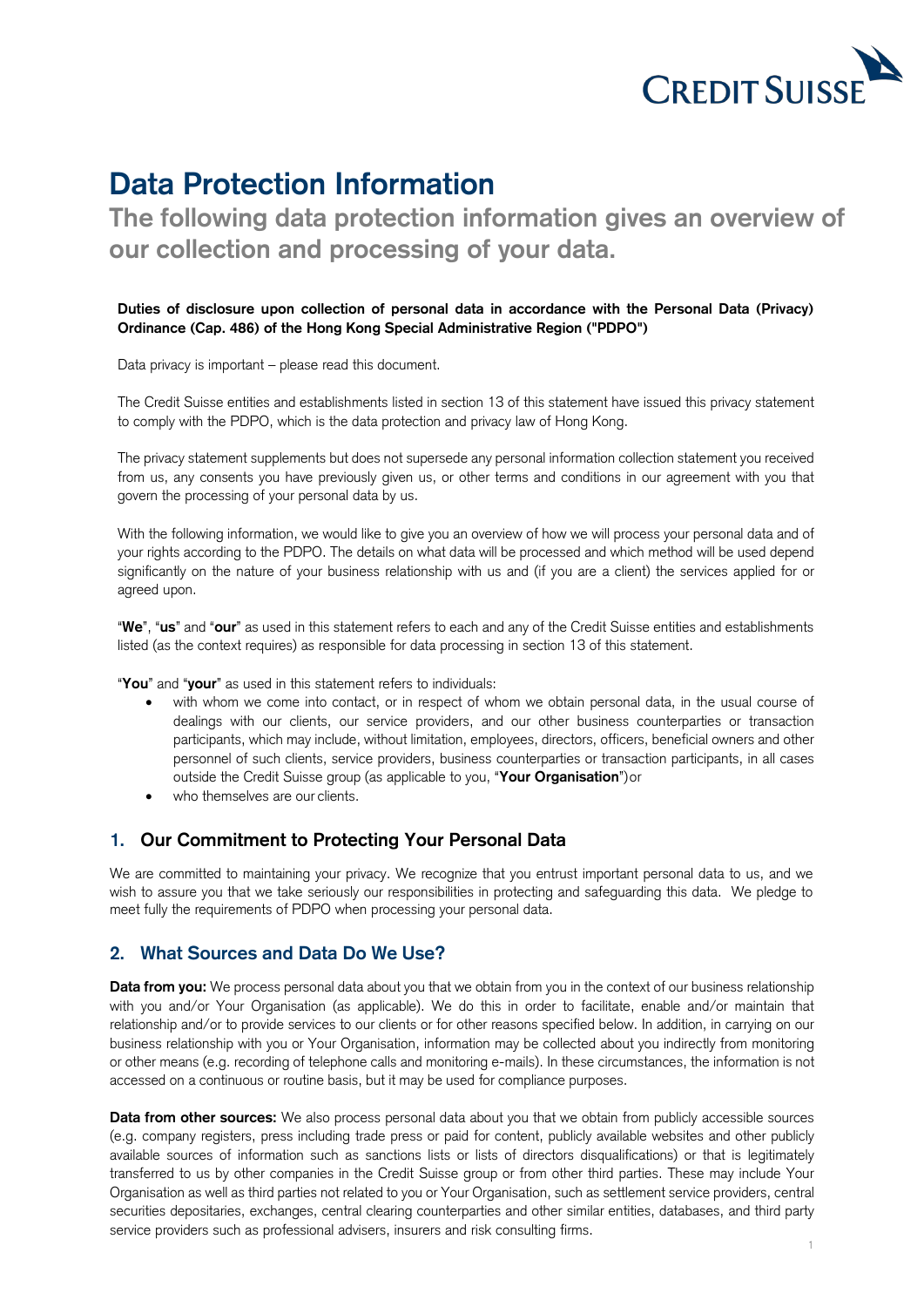

**Types of personal data:** The types of personal data we process may include:

- personal details relating to you (name, date and place of birth, nationality, gender,domicile)
- contact details, including private and/or business phone numbers, postal and email addresses
- identification data such as passports, National Insurance or Social Security numbers, driving licence, ID cards, property register identification, social network user names, customer identifiers (e.g. CIF, IBAN/BIC, BCAN), relationship identifiers (e.g. client segment and account currency), photographs
- authentication data such as sample signatures
- marital status, name of spouse, number of children (ifapplicable)
- tax status (e.g. tax ID)
- order data (e.g. payment data and account information)
- data from the fulfilment of our contractual obligations
- information about your financial situation (e.g. source of wealth, incomes, benefits, mortgage information, shareholdings)
- video surveillance and telephone/audio recordings
- data relating to criminal convictions and offences (including excerpts of criminal register)
- data related to designation of your status as a politically exposed person (PEP) and related information
- marketing and sales data (e.g. customer relationshipdocumentation)
- data relating to your habits and preferences
- dietary and access requirements (e.g. for event organisation purposes)
- data from your interactions with us, our branches, our internet websites, our apps, our social media pages, meetings, calls, chats, emails, interviews and phoneconversations
- documentation data (e.g. file notes or meeting minutes from a consultation, client needs and product usage)
- data relating to your current and past professional roles and employment, and education (e.g. corporate title, membership of professional associations or bodies, career histories or biographies, job function, knowledge and experience in investment matters, qualifications andskills)
- other data similar to the broad categories mentioned above.

In addition, our websites and mobile apps use a standard technology called "cookies" to collect information about how our websites and mobile apps are used, which may include your personal data. The use of cookies is essential to the operation of our websites and mobile apps. You may opt-out of receiving cookies by disabling cookie support but doing so may prevent our websites and mobile apps from functioning properly and you may not be able to use fully all of the available features and information. If you would like to know more about our policies in relation to the use of cookies and your online security, please refer to our Cookie & Tracking Policy available at www.credit-suisse.com/hk/en/legal/cookie-policy.html

## **3. What Do We Process Your Data for (Purpose of Processing) and On What Legal Basis?**

We process your personal data for one of the following reasons.

#### **a. Due to legal obligations**

We are subject to various legal and regulatory obligations, including without limitation prudential and conduct regulation of banks and investment firms, as applicable, regulation of financial markets, compliance with any court orders, investor protection regulations, securities regulations, laws relating to money laundering, terrorism finance, sanctions and any tax laws. The purposes of processing may include:

- identity checks, fraud and financial crime and market abuse prevention or detection. If fraud is detected, Your Organisation, or individuals connected to it or you could be refused certain services or finance
- fulfilling control and reporting obligations under applicable financial regulations including securities regulations
- fulfilling requirements related to our licences and regulatory permissions
- complying with investor protection or conduct of business regulation (such as carrying out suitability or appropriateness assessments)
- complying with legal and regulatory record keeping obligations
- complying with legal and regulatory obligations in relation to measuring and managing risks within the Credit Suisse group.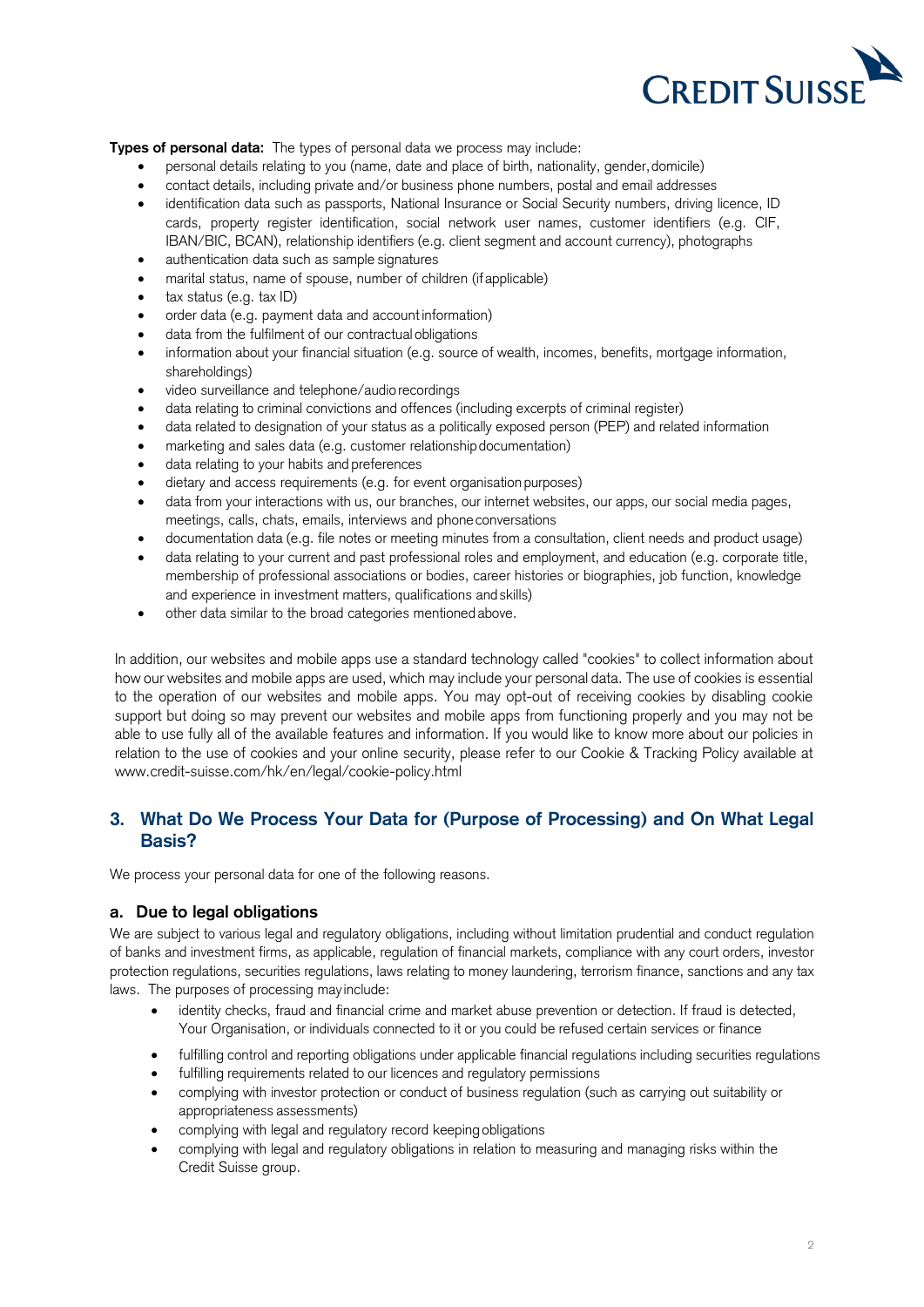

## **b. For purposes of legitimate interests**

We may process your personal data, for the purposes of the legitimate business and other interests pursued by us or a third party, in:

- developing, deploying and supporting our products andservices
- developing and furthering our business and business relationships, and keeping our clients and other stakeholders satisfied
- protecting our businesses and the integrity of the financialmarkets
- managing risk and securing our systems, assets, infrastructure and premises
- exercising and defending our legal rights and position anywhere in the world
- complying with legal and regulatory obligations and cooperating with regulatory, judicial and other authorities and bodies around the world
- supporting other Credit Suisse companies in pursuing the above interests.

The purposes for which we may process your personal data (and such processing may involve sharing data between members of the Credit Suisse group and/or external parties) in connection with the above interests include the following:

- carrying on business relationships with clients and otherparties
- providing services to clients
- due diligence in relation to transactions members of the Credit Suisse group are involved in
- performing obligations and exercising rights under and otherwise carrying out contracts, or taking precontractual measures with Your Organisation or a third party
- management of the businesses and further development of the services and products of the Credit Suisse group
- reviewing and optimizing procedures for needs assessment for the purpose of direct client discussions
- marketing or market and opinion research
- obtaining personal data from publicly available sources for client acquisition purposes
- compliance with licencing, permission and/or licencing exemption requirements and regulatory requests or guidance related to such licences, permissions orexemptions
- compliance with applicable laws, regulations and judicial orders within and outside Hong Kong
- compliance with regulatory guidance, policy statements, best practice and associated policy requirements and controls in connection with carrying on the business of the Credit Suisse group
- facilitation of and responding to regulatory requests and supervisory visits, and otherwise acting in open and collaborative manner with competent regulatory authorities
- prevention of and investigations related to financial crime, including fraud, financing of terrorism and money laundering, and compliance with sanctions, including know your customer (KYC) and regular politically exposed persons (PEP) screening
- asserting legal claims and defences in legal disputes
- carrying out conflict checks
- handling client complaints
- warehousing appropriate information within a single jurisdiction in order to co-ordinate the services and business activities of the Credit Suisse group and satisfying other administrative needs across the Credit Suisse group
- facilitating operational actions in connection with our business relationships (e.g. processing of payments, billing)
- validating the authority of signatories (e.g. when concluding agreements and transactions)
- risk control across the Credit Suisse group
- consulting with credit rating agencies to investigate creditworthiness and credit risks where we may have an exposure to you
- securing and operating the Credit Suisse group's IT systems
- video surveillance and measures to protect the rights of an owner of premises to keep out trespassers and to provide site security (e.g. access controls).
- improving, enhancing or developing new methods or processes for business operations in relation to Credit Suisse goods and services
- learning, analysing or understanding behavior, demographics and preferences of existing or prospective clients (including groups of individuals segmented by profile)
- identifying goods or services that may be suitable for existing or prospective clients (including groups of individuals segmented by profile) or personalizing or customizing any such goods or services for individuals
- carrying out market research.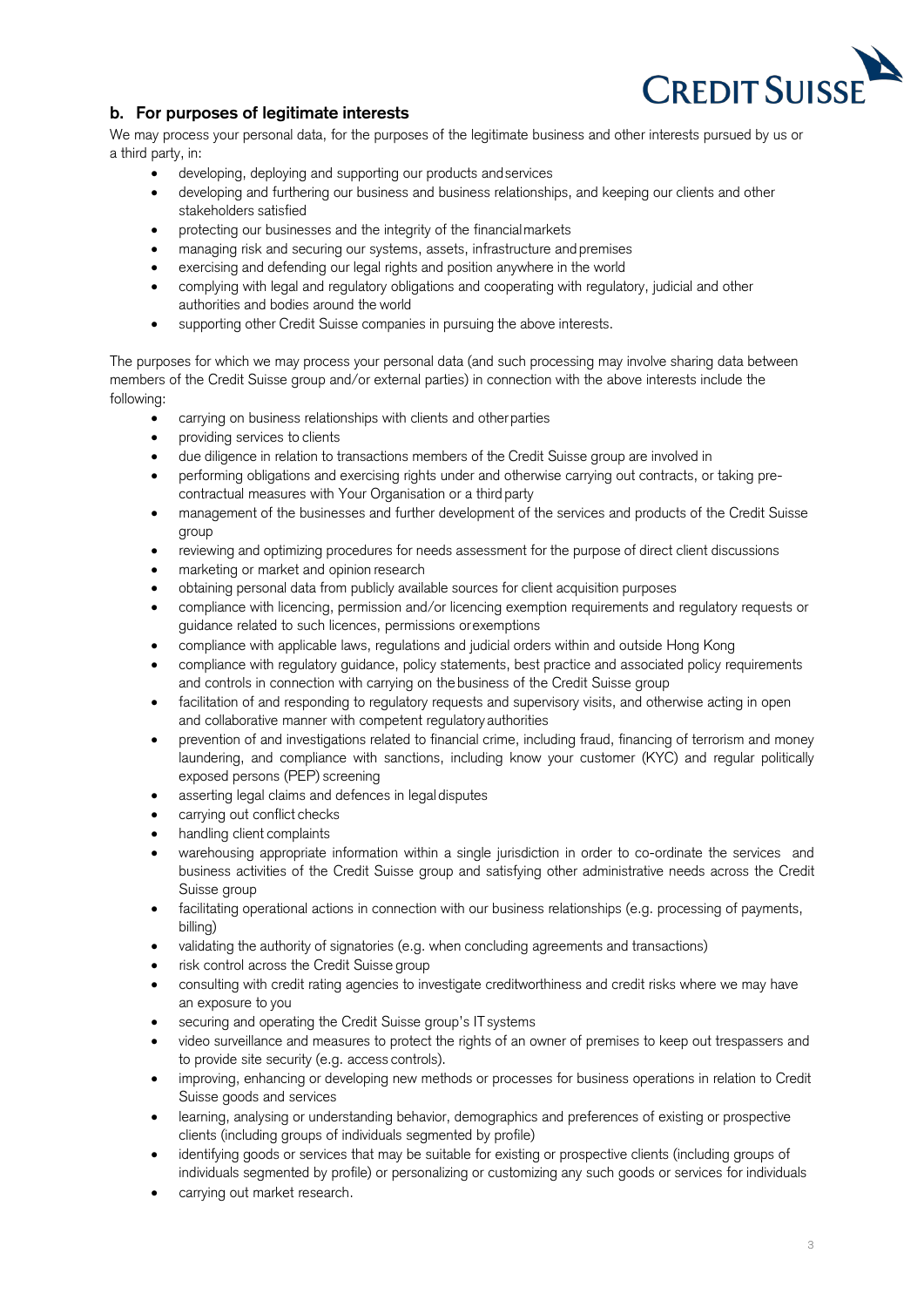

## **c. For fulfilment of contractual obligations**

We may process your personal data in order to maintain our business relationship with you in accordance with our legal agreement(s) with you. Such processing may take place in order to carry out obligations or exercise rights we may have pursuant to the legal agreement(s) with you, to take steps necessary in order to conclude a legal agreement with you or to take other steps at your or your representative's request prior to entering into a legal agreement with you. If you are our client, the level and nature of processing of your personal data that we may carry out pursuant to this paragraph will likely depend on the specific product or service to be provided to you (and can include needs assessments and other assessments to provide advice and support to you, as well as to carry out transactions contemplated in, or necessary to fulfil, such legal agreement).

#### **d. As a result of your consent**

There may be circumstances where we ask for your consent to process your personal data. As long as you have granted us this consent, this processing is legal on the basis of that consent. You can then withdraw your consent at any time by contacting the Data Protection Office (see Section 13 below). Withdrawal of consent does not affect the legality of data processing carried out prior to withdrawal. However, this may affect our ability to provide you with our services, or maintain our business relationship with you.

## **4. Who Receives My Data?**

The following paragraphs set out details of the recipients or categories of recipients to which we transfer your personal data.

#### **a. The Credit Suisse group**

We will share or otherwise process your personal data with entities in the Credit Suisse group, for example:

- in connection with any services offered or provided by us or any other member of the Credit Suisse group
- to facilitate carrying on the business of the Credit Suisse group and providing services to clients on a global basis
- for risk control including internal approvals processes
- to warehouse appropriate information within a single jurisdiction in order to co-ordinate the services and business activities of the Credit Suisse group
- to pass on information about you to any members of the Credit Suisse group in connection with any services which we think you or Your Organisation may be interested in
- in connection with financial or regulatory reporting purposes.

#### **b. External recipients of data**

We may transfer personal data about you:

- to public entities and institutions (e.g. regulatory, quasi-regulatory, tax or other authorities, law enforcement agencies, courts, arbitrational bodies, fraud prevention agencies)
- to other credit and financial service institutions or comparable institutions in order to carry on a business relationship with you or Your Organisation (depending on the contract, e.g. correspondent banks, custodian banks, brokers, securities exchanges, credit rating agencies)
- to third parties in connection with transactions that members of the Credit Suisse group are involved in (e.g. correspondent banks, brokers, exchanges, central clearing counterparties, depositaries, trustees, trade repositories, processing units and third-party custodians, issuers, investors, prospective buyers and other transaction participants and their representatives)
- to prospective buyers as part of a sale, merger or other disposal of any of our business or assets
- to a natural or legal person, public authority, regulatory agency or body to which you have given us your consent to transfer personal data
- to professional advisors including law firms, accountants, auditors and taxadvisors
- to insurers
- to service providers, suppliers, sub-contractors and agents appointed by us for the purposes set out in this privacy statement. These are companies in the categories of IT services, logistics, printing services, telecommunications, advice and consulting, and sales and marketing and translation services.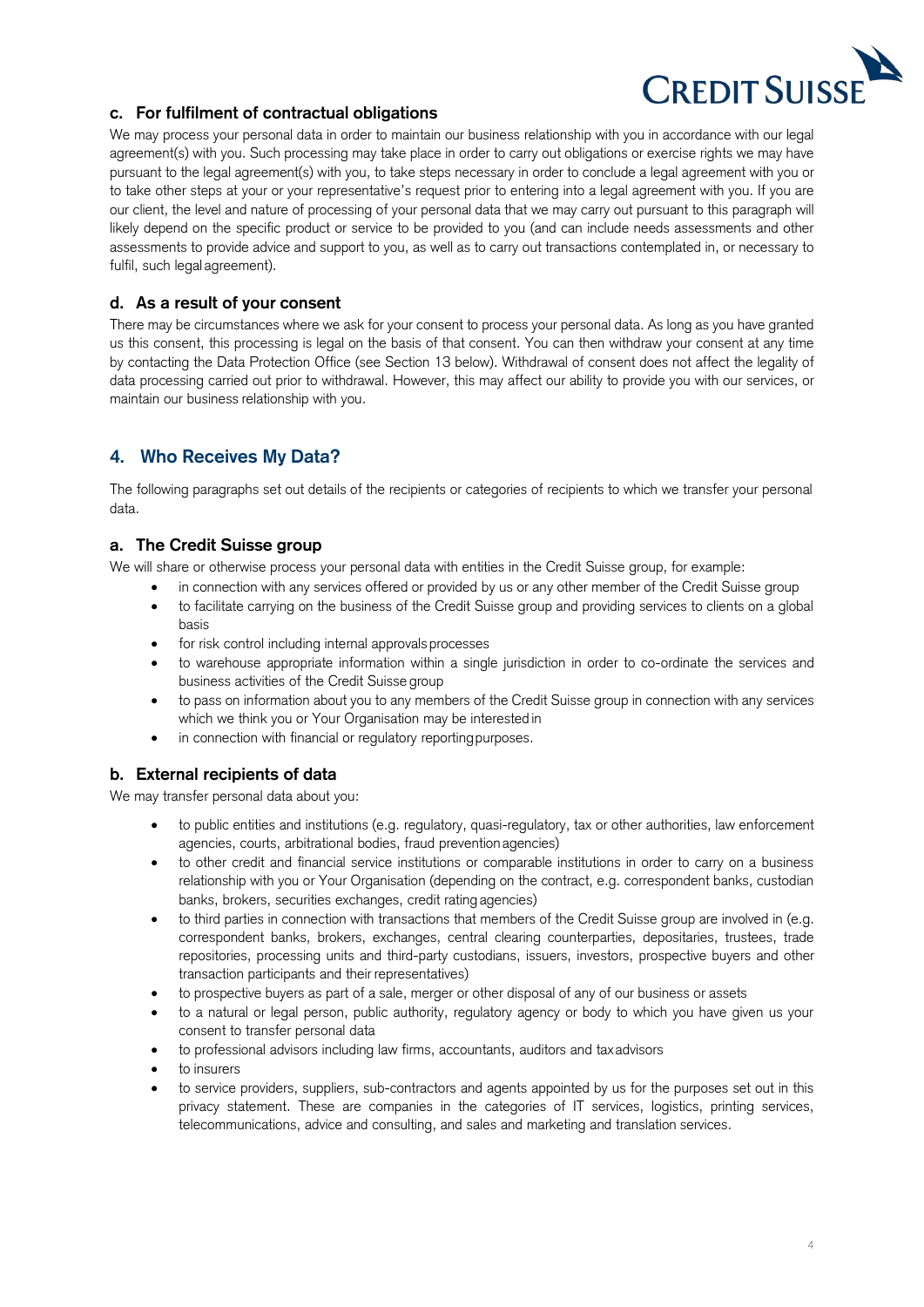

## **5. Will Data Be Transferred outside of Hong Kong?**

In certain circumstances, we may transfer your data to another country, which may be outside Hong Kong. You understand that the data protection legislation outside Hong Kong may not give you as much protection as the data protection legislation in Hong Kong.

Please contact our Data Protection Office if you would like to request to see a copy of the specific safeguards applied to the export of your information. Contact details are provided in Section 13 below.

## **6. How Will My Personal Data Be Protected?**

We protect personal data in our possession or under our control by making reasonable physical, technical, administrative and procedural security arrangements to prevent unauthorized or accidental access, processing, erasure, loss or use or similar risks.

## **7. For How Long Will My Data Be Stored?**

We will process and store your personal data, at least, for the period equal to a term of our agreement(s) with you, if applicable. We may need to process and store your personal data after the expiration of such time, in order to comply with our legal obligations, initiate, defend or any take any other action in relation to the legal proceedings, or as long as it is lawful for us to do so. It should be noted here that our business relationships are often long-term relationships, which are set up with you or Your Organisation on the basis of periods of years.

We will normally retain your records for a minimum of ten years to comply with regulatory and contractual requirements unless there is a particular reason to hold the records for longer, including legal hold requirements (e.g. for the purpose of legal proceedings), which require us to keep records for an undefined period of time $^{\rm 1}.$  $^{\rm 1}.$  $^{\rm 1}.$ 

## **8. What Data Privacy Rights Do I Have?**

In relation to your personal data, and to the extent permitted under the PDPO, you have the right:

- to request access to your personal data
- to request the rectification of inaccurate or incomplete personaldata.

To exercise any of the above rights you do not need to use a particular form but you should write to our Data Protection Office in accordance with section 13 of this statement. We will then assess and respond to your request to exercise your rights.

Please note that some of the above rights are subject to limitations in some situations, and that the exercise of the above rights may affect our ability to continue a business relationship with you or Your Organisation.

If applicable, you also have a right to make a complaint to the competent supervisory authority.

You may also withdraw consent granted to us for the processing of your personal data (including any consent to the processing of your personal data for direct marketing purposes) at any time by contacting the Data Protection Office (see Section 13 below). Please also see section 3.d of this privacy statement for further details on consent.

## **9. Am I Obliged to Provide Data?**

In the context of our relationship, you may need to provide certain personal data that is required for accepting and carrying out a business relationship, fulfilling contractual obligations or that we are legally obliged to collect. Without this data, we may not be in a position to enter into a legal agreement, provide services, or initiate or maintain a business relationship.

<span id="page-4-0"></span><sup>1</sup>A legal hold is a process that an organisation uses to preserve all forms of relevant information when litigation is reasonably anticipated